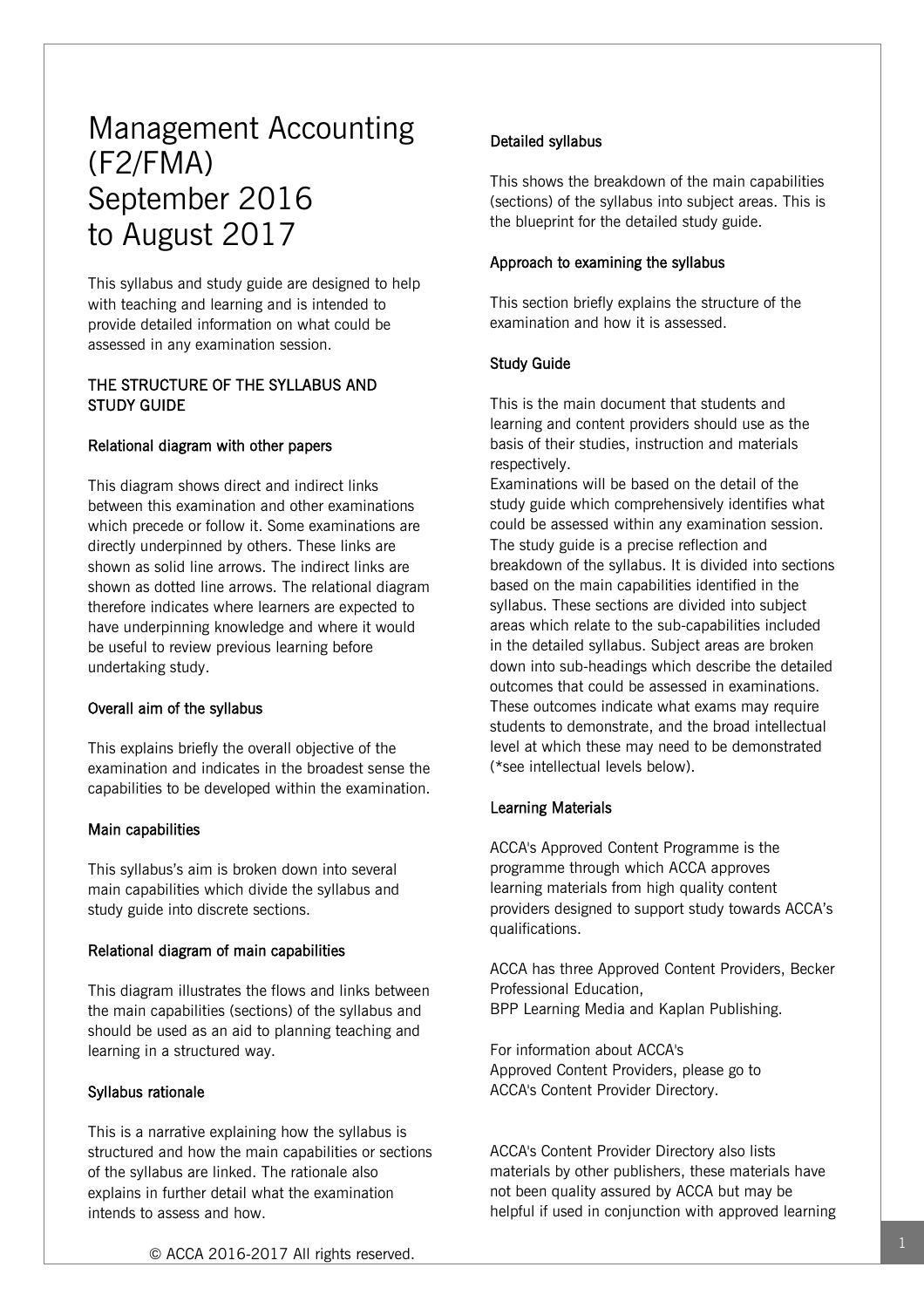materials or for variant exams where no approved content is available. You will also find details of Additional Reading suggested by the examining teams and this may be a useful supplement to approved learning materials.

ACCA's Content Provider Directory can be found here –

> *<sup>H</sup>* [http://www.accaglobal.com/uk/en/student/acca](http://www.accaglobal.com/uk/en/student/acca-qual-student-journey/study-revision/learning-providers/alp-content.html)[qual-student-journey/study-revision/learning](http://www.accaglobal.com/uk/en/student/acca-qual-student-journey/study-revision/learning-providers/alp-content.html)[providers/alp-content.html](http://www.accaglobal.com/uk/en/student/acca-qual-student-journey/study-revision/learning-providers/alp-content.html)

Relevant articles are also published in Student Accountant and available on the ACCA website.

# LEVEL OF ASSESSMENTS – INTELLECTUAL DEMAND

ACCA qualifications are designed to progressively broaden and deepen the knowledge and skills demonstrated by the student at a range of levels through each qualification.

Throughout, the study guides assess both knowledge and skills. Therefore a clear distinction is drawn, within each subject area, between assessing knowledge and skills and in assessing their application within an accounting or business context. The assessment of knowledge is denoted by a superscript<sup>k</sup> and the assessment of skills is denoted by the superscript<sup>S.</sup>

# VALUE OF ASSESSMENTS – GUIDED LEARNING HOURS AND EDUCATION RECOGNITION

As a member of the International Federation of Accountants, ACCA seeks to enhance the education recognition of its qualification on both national and international education frameworks, and with educational authorities and partners globally. In doing so, ACCA aims to ensure that its qualifications are recognized and valued by governments, regulatory authorities and employers across all sectors. To this end, ACCA qualifications are currently recognized on the education frameworks in several countries. Please refer to your national education framework regulator for further information about recognition.

# GUIDE TO EXAM STRUCTURE

The structure of examinations varies within and between modules and levels. The Foundations examinations contain 100% compulsory questions to encourage candidates to study across the breadth of each syllabus. All Foundations examinations are assessed by twohour paper based and computer based examinations. The pass mark for all FIA examination papers is 50%.

### GUIDE TO EXAMINATION ASSESSMENT

ACCA reserves the right to examine anything contained within any study guide within any examination session. This includes knowledge, techniques, principles, theories, and concepts as specified.

For specified financial accounting, audit and tax papers, except where indicated otherwise, ACCA will publish examinable documents once a year to indicate exactly what regulations and legislation could potentially be assessed within identified examination sessions.

For this examination regulation *issued* or legislation **passed** on or before  $31<sup>st</sup>$  August annually, will be assessed from September  $1<sup>st</sup>$  of the following year to August  $31<sup>st</sup>$  of the year after. Please refer to the examinable documents for the paper (where relevant) for further information.

Regulation issued or legislation passed in accordance with the above dates may be examinable even if the *effective* date is in the future. The term issued or passed relates to when regulation or legislation has been formally approved.

The term effective relates to when regulation or legislation must be applied to entity transactions and business practices.

The study guide offers more detailed guidance on the depth and level at which the examinable documents will be examined. The study guide should therefore be read in conjunction with the examinable documents list.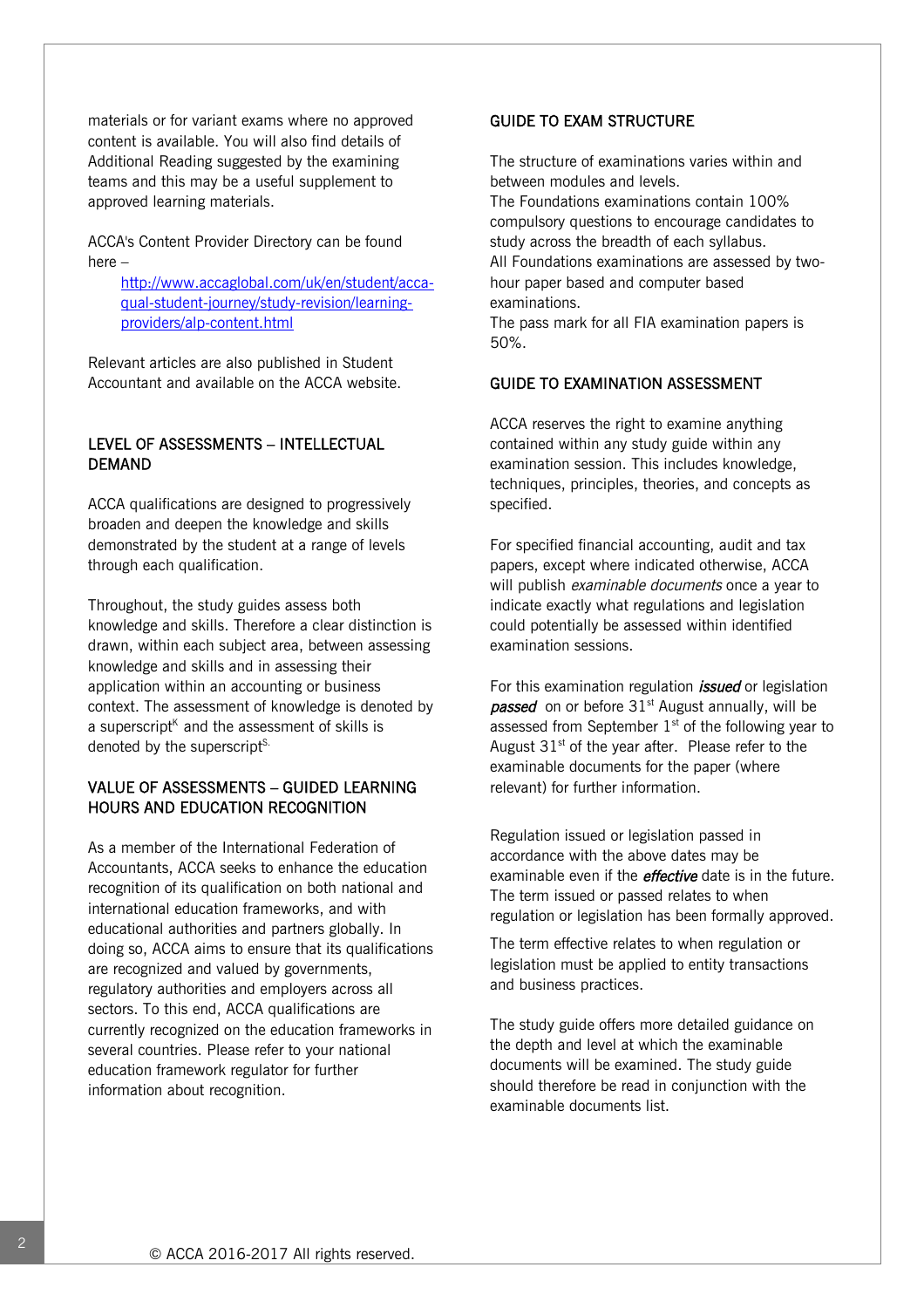# Qualification structure

The qualification structure requires candidates who wish to gain the Diploma in Accounting and Business to pass the F1/FAB, the F2/FMA and the F3/FFA examinations and successfully complete the Foundations in Professionalism module.



# Syllabus structure

The Foundations in Accountancy suite of qualifications is designed so that a student can progress through three discrete levels; Introductory Certificate level, Intermediate Certificate level and the Diploma level. Students are recommended to enter Foundations in Accountancy at the level which is most appropriate to their needs and abilities and to take examinations in order, but this is not a requirement.

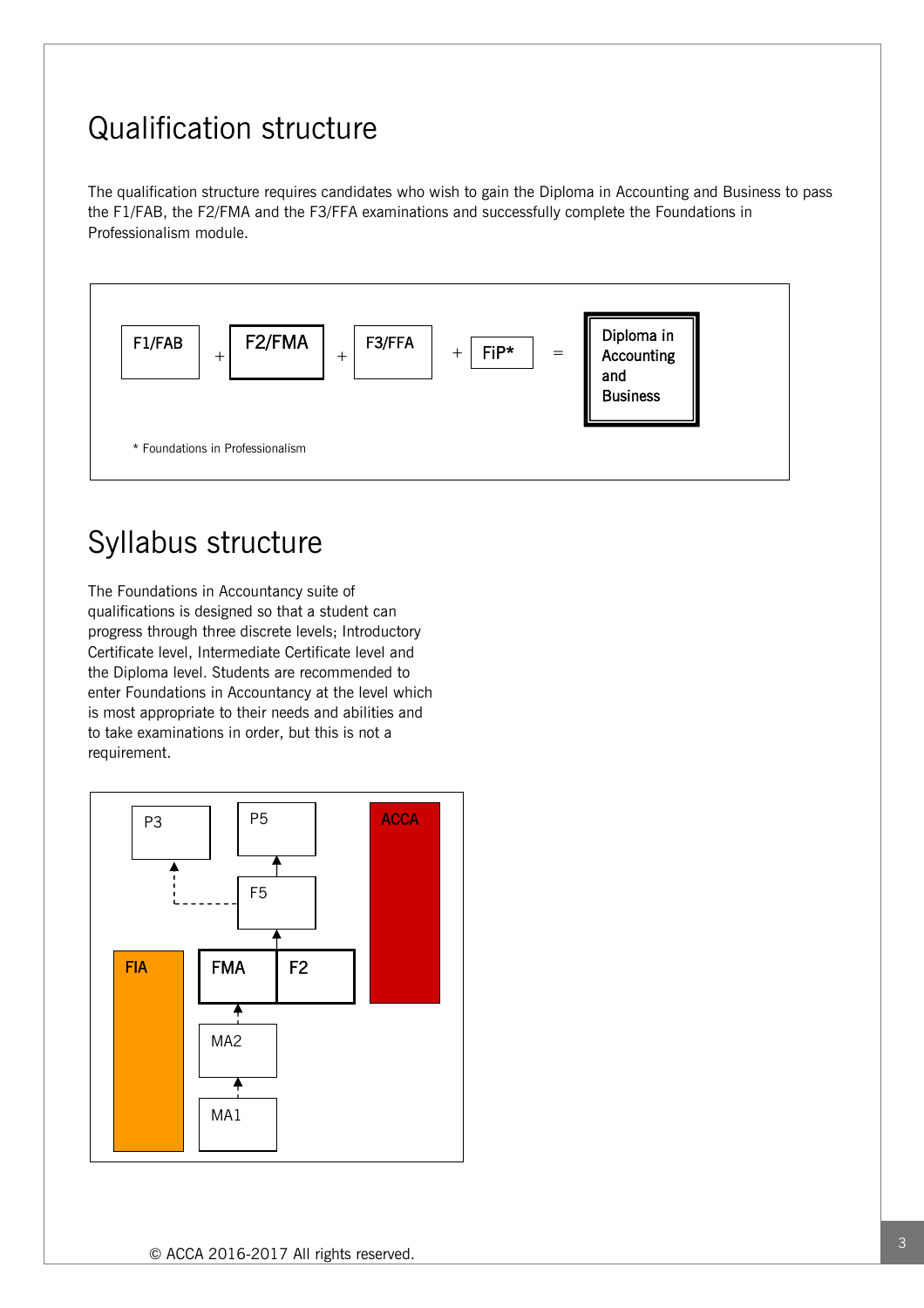# Syllabus

# AIM

To develop knowledge and understanding of management accounting techniques to support management in planning, controlling and monitoring performance in a variety of business context

# **RATIONALE**

The syllabus for Paper FMA/F2, Management Accounting, introduces candidates to elements of management accounting which are used to make and support decisions.

The syllabus starts by introducing the nature, the source and purpose of cost accounting and the costing techniques used in business which are essential for any management accountant .

The syllabus then looks at the preparation and use of budgeting and standard costing and variance analysis as essential tools for planning and

controlling business costs. The syllabus concludes with an introduction to measuring and monitoring the performance of an organisation

# MAIN CAPABILITIES

On successful completion of this paper, candidates should be able to:

- A Explain the nature, source and purpose of management information
- **B** Explain and apply cost accounting techniques
- C Prepare budgets for planning and control
- D Compare actual costs with standard costs and analyse any variances
- **E** Explain and apply performance measurements and monitor business performance.



# RELATIONAL DIAGRAM OF MAIN CAPABILITIES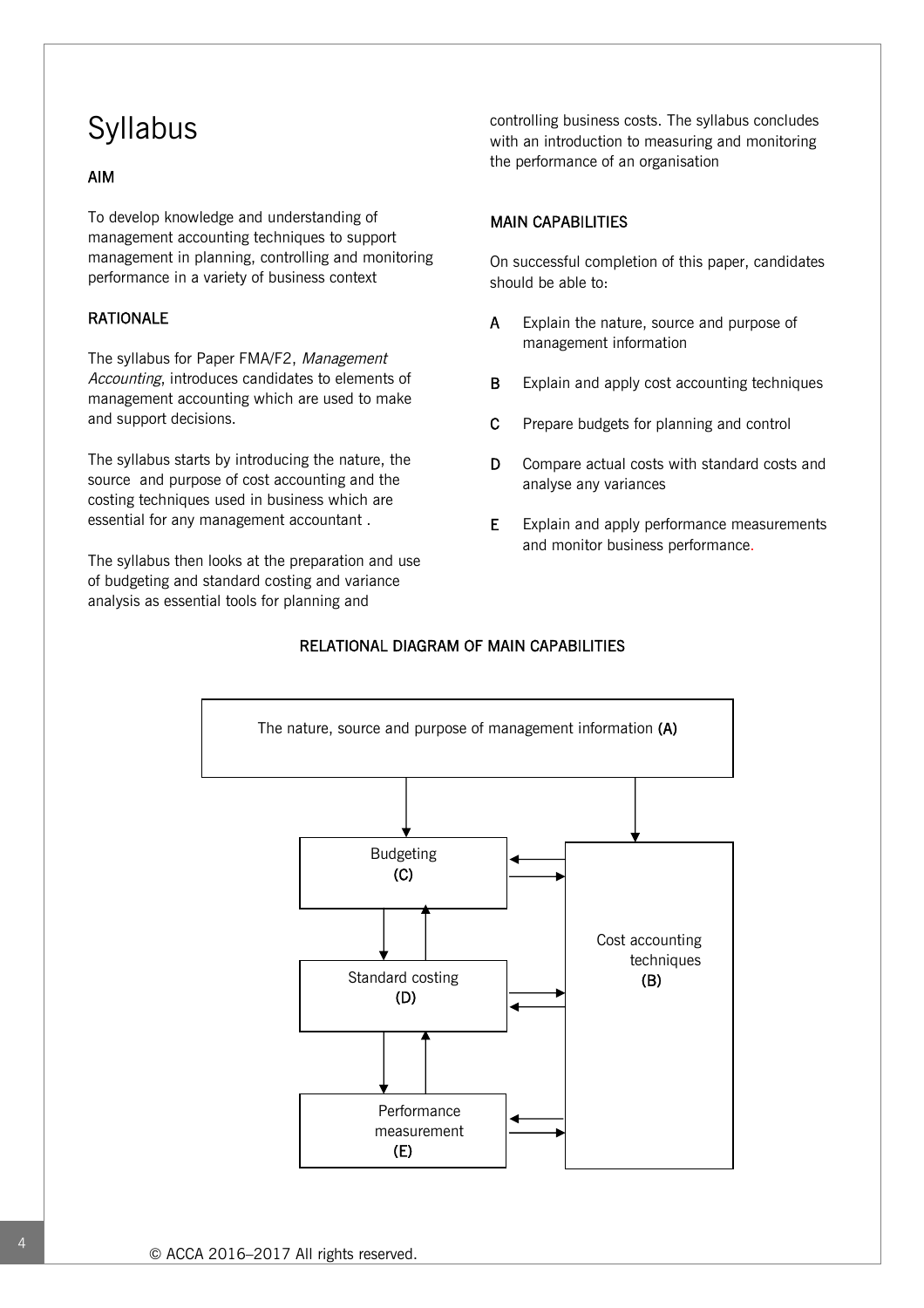#### DETAILED SYLLABUS

- A The nature, source and purpose of management information
- 1. Accounting for management
- 2. Sources of data
- 3 Cost classification
- 4 Presenting information

#### B Cost accounting techniques.

- 1. Accounting for material, labour and overheads
- 2. Absorption and marginal costing
- 3. Cost accounting methods
- 4. Alternative cost accounting principles

#### C Budgeting

- 1. Nature and purpose of budgeting
- 2. Statistical techniques
- 3. Budget preparation
- 4. Flexible budgets
- 5 Capital budgeting and discounted cash flow
- 6 Budgetary control and reporting
- 7. Behavioural aspects of budgeting

#### D Standard costing

- 1 Standard costing system
- 2 Variance calculations and analysis
- 3 Reconciliation of budgeted and actual profit

#### E Performance measurement

- 1. Performance measurement overview
- 2 Performance measurement application
- 3 Cost reductions and value enhancement
- 4. Monitoring performance and reporting

# APPROACH TO EXAMINING THE SYLLABUS

The syllabus is assessed by a two hour paper-based or computer-based examination. Questions will assess all parts of the syllabus and will test knowledge and some comprehension or application of this knowledge. The examination will consist of two sections. Section A will contain 35 two mark objective questions. Section B will contain 3 ten mark multi-task questions each of which will examine Budgeting, Standard costing and Performance measurement sections of the syllabus.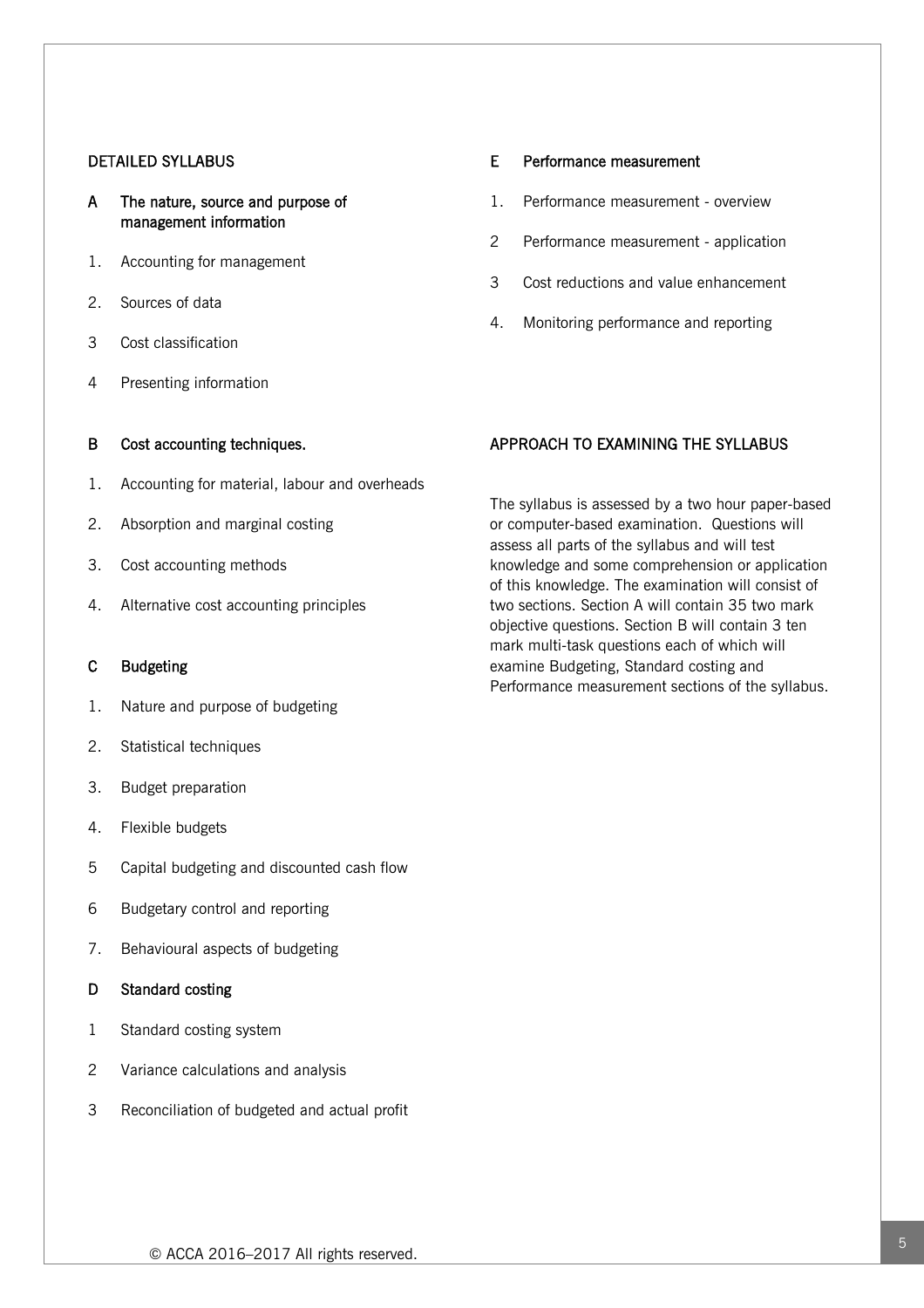# Study Guide

# A THE NATURE, SOURCE AND PURPOSE OF MANAGEMENT INFORMATION

## 1. Accounting for management

- a) Describe the purpose and role of cost and management accounting within an organisation.<sup>[k]</sup>
- b) Compare and contrast financial accounting with cost and management accounting.<sup>[k]</sup>
- c) Outline the managerial processes of planning, decision making and control.<sup>[k]</sup>
- d) Explain the difference between strategic, tactical and operational planning.<sup>[k]</sup>
- e) Distinguish between data and information.  $[k]$
- f) Identify and explain the attributes of good information.<sup>[k]</sup>
- g) Explain the limitations of management information in providing guidance for managerial decision-making.<sup>[k]</sup>

# 2. Sources of data

- a) Describe sources of information from within and outside the organisation (including government statistics, financial press, professional or trade associations, quotations and price list.<sup>[k]</sup>
- b) Explain the uses and limitations of published information/data (including information from the internet).<sup>[k]</sup>
- c) Describe the impact of general economic environment on costs/revenue.<sup>[k]</sup>
- d) Explain sampling techniques (random, systematic, stratified, multistage, cluster and quota).<sup>[k]</sup>
- e) choose an appropriate sampling method in a specific situation.<sup>[s]</sup>

(Note: Derivation of random samples will not be examined)

# 3. Cost classification

- a) Explain and illustrate production and nonproduction costs.<sup>[k]</sup>
- b) Describe the different elements of non production costs- administrative, selling, distribution and finance.<sup>[k]</sup>
- c) Describe the different elements of production cost- materials, labour and overheads.<sup>[k]</sup>
- d) Explain the importance of the distinction between production and non production costs when valuing output and inventories.<sup>[k]</sup>
- e) Explain and illustrate with examples classifications used in the analysis of the product/service costs including by function, direct and indirect. fixed and variable, stepped fixed and semi variable costs.<sup>[s]</sup>.
- f) Explain and illustrate the use of codes in categorising transaction.<sup>[k]</sup>
- g) Describe and illustrate, graphically, different types of cost behaviour.<sup>[s]</sup>
- h) Use high/low analysis to separate the fixed and variable elements of total costs including situations involving semi variable and stepped fixed costs and changes in the variable cost per  $unit<sup>[s]</sup>$
- i) Explain the structure of linear functions and equations.<sup>[s]</sup>
- j) Explain and illustrate the concept of cost objects, cost units and cost centres.<sup>[s]</sup>.
- k) Distinguish between cost, profit, investment and revenue centres.<sup>[k]</sup>.
- l) Describe the differing needs for information of cost, profit, investment and revenue centre managers.<sup>[k]</sup>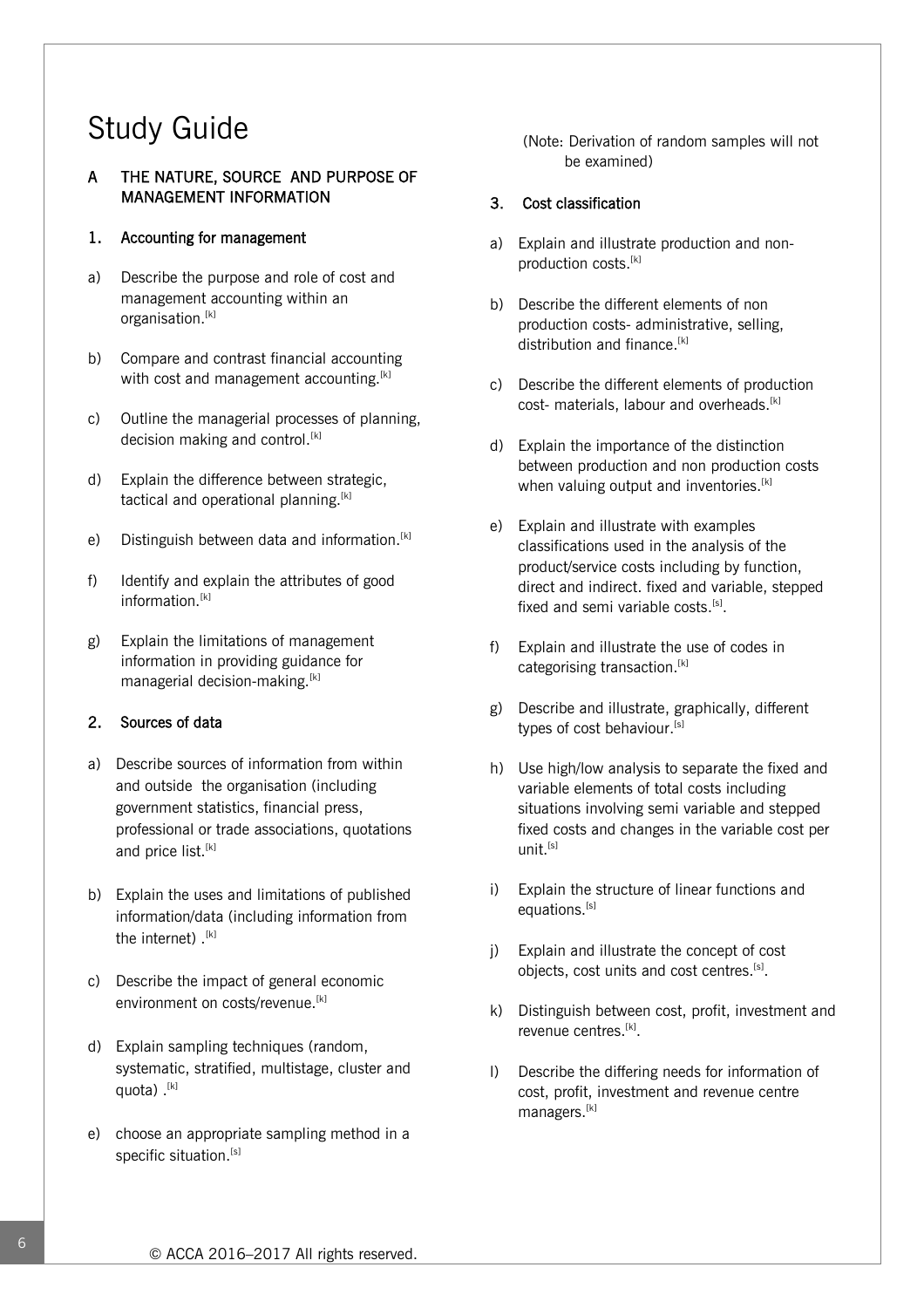# 4. Presenting information

- a) Prepare written reports representing management information in suitable formats according to purpose.<sup>[s]</sup>
- b) Present information using tables, charts and graphs (bar charts, line graphs, pie charts and scatter graphs). [s]
- c) Interpret information (including the above tables, charts and graphs) presented in management reports.<sup>[s]</sup>

# B COST ACCOUNTING TECHNIQUES

# 1. Accounting for material, labour and overheads

- a) Accounting for materials
	- (i) Describe the different procedures and documents necessary for the ordering, receiving and issuing of materials from inventory.[k]
	- (ii) Describe the control procedures used to monitor physical and 'book' inventory and to minimise discrepancies and losses.<sup>[k]</sup>.
	- (iii) Interpret the entries and balances in the material inventory account.<sup>[s]</sup>.
	- (iv) Identify, explain and calculate the costs of ordering and holding inventory (including buffer inventory)<sup>[s]</sup>
	- (v) Calculate and interpret optimal reorder quantities.<sup>[s]</sup>
	- (vi) Calculate and interpret optimal reorder quantities when discounts apply.<sup>[s]</sup>.
	- (vii) Produce calculations to minimise inventory costs when inventory is gradually replenished.<sup>[s]</sup>.
	- (viii) Describe and apply appropriate methods for establishing reorder levels where demand in the lead time is constant.<sup>[s]</sup>
	- (ix) Calculate the value of closing inventory and material issues using LIFO, FIFO and average methods.<sup>[s]</sup>
- b) Accounting for labour
	- (i) Calculate direct and indirect costs of  $l$ abour $^{[s]}$
	- (ii) Explain the methods used to relate input labour costs to work done.<sup>[k]</sup>
	- (iii) Prepare the journal and ledger entries to record labour cost inputs and outputs.<sup>[s]</sup>
- (iv) Describe different remuneration methods: time-based systems, piecework systems and individual and group incentive schemes.<sup>[k]</sup>
- (v) Calculate the level, and analyse the costs and causes of labour turnover.<sup>[s]</sup>
- (vi) Explain and calculate labour efficiency, capacity and production volume ratios.<sup>[s]</sup>
- (vii) Interpret the entries in the labour account.<sup>[s]</sup>
- c) Accounting for overheads
	- (i) Explain the different treatment of direct and indirect expenses.<sup>[k]</sup>
	- (ii) Describe the procedures involved in determining production overhead absorption rates.<sup>[k]</sup>
	- (iii) Allocate and apportion production overheads to cost centres using an appropriate basis.<sup>[s]</sup>
	- (iv) Reapportion service cost centre costs to production cost centres (including using the reciprocal method where service cost centres work for each other)<sup>[s]</sup>
	- (v) Select, apply and discuss appropriate bases for absorption rates.<sup>[s]</sup>
	- (vi) Prepare journal and ledger entries for manufacturing overheads incurred and absorbed.<sup>[s]</sup>
	- (vii) Calculate and explain the under and over absorption of overheads.<sup>[s]</sup>

# 2. Absorption and marginal costing

- a) Explain the importance of, and apply, the concept of contribution.<sup>[s]</sup>
- b) Demonstrate and discuss the effect of absorption and marginal costing on inventory valuation and profit determination.<sup>[s]</sup>
- c) Calculate profit or loss under absorption and marginal costing.<sup>[s]</sup>
- d) Reconcile the profits or losses calculated under absorption and marginal costing.<sup>[s]</sup>
- e) Describe the advantages and disadvantages of absorption and marginal costing.<sup>[k]</sup>

# 3. Cost accounting methods

a) Job and batch costing: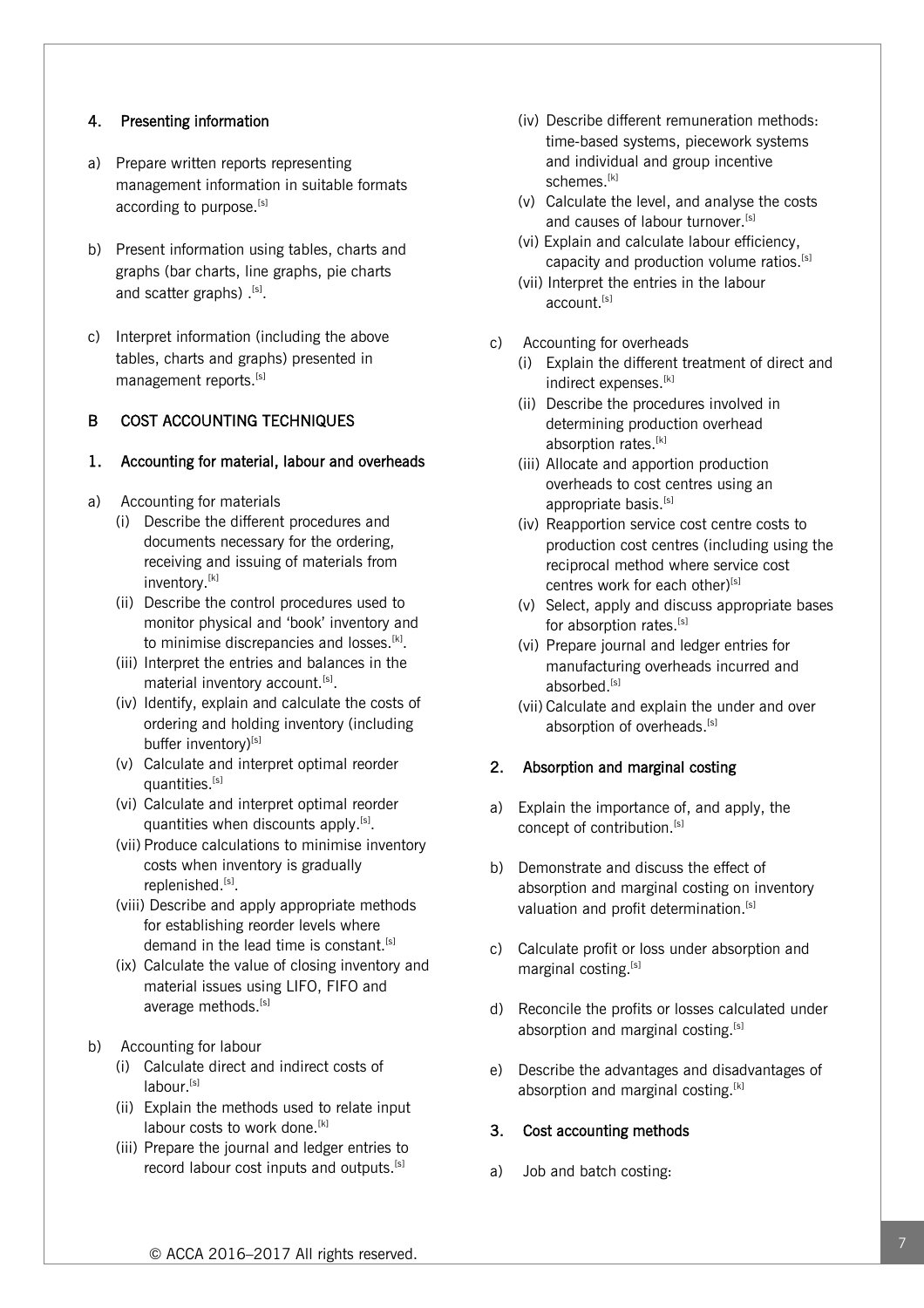- (i) Describe the characteristics of job and batch costing.<sup>[k]</sup>
- (ii) Describe the situations where the use of job or batch costing would be appropriate.<sup>[k]</sup>
- (iii) Prepare cost records and accounts in job and batch costing situations. [s]
- (iv) Establish job and batch costs from given information.<sup>[s]</sup>
- b) Process costing
	- (i) Describe the characteristics of process costing.<sup>[k]</sup>
	- (ii) Describe the situations where the use of process costing would be appropriate.<sup>[s]</sup>
	- (iii) Explain the concepts of normal and abnormal losses and abnormal gains.<sup>[k]</sup>
	- (iv) Calculate the cost per unit of process outputs.<sup>[s]</sup>
	- (v) Prepare process accounts involving normal and abnormal losses and abnormal gains.<sup>[s]</sup>
	- (vi) Calculate and explain the concept of equivalent units.<sup>[s]</sup>
	- (vii) Apportion process costs between work remaining in process and transfers out of a process using the weighted average and FIFO methods.<sup>[s]</sup>
	- (viii)Prepare process accounts in situations where work remains incomplete.<sup>[s]</sup>
	- (ix) Prepare process accounts where losses and gains are identified at different stages of the process.<sup>[s]</sup>
	- (x) Distinguish between by-products and joint products.<sup>[k]</sup>
	- (xi) Value by-products and joint products at the point of separation.<sup>[s]</sup>
	- (xii) Prepare process accounts in situations where by-products and/or joint products occur. [s]

(Situations involving work-in-process and losses in the same process are excluded).

#### c) Service/operation costing

- (i) Identify situations where the use of service/operation costing is appropriate.<sup>[k]</sup>
- (ii) Illustrate suitable unit cost measures that may be used in different service/operation situations.<sup>[s]</sup>
- (iii) Carry out service cost analysis in simple service industry situations.<sup>[s]</sup>

# 4 Alternative cost accounting

- a) Explain activity based costing (ABC), target costing, life cycle costing and total quality management (TQM) as alternative cost management techniques.<sup>[k]</sup>
- b) Differentiate ABC, Target costing and life cycle costing from the traditional costing techniques (note: calculations are not required). [k]

# C BUDGETING

### 1. Nature and purpose of budgeting

- a) Explain why organisations use budgeting.  $[k]$
- b) Describe the planning and control cycle in an organisation.<sup>[k]</sup>
- c) Explain the administrative procedures used in the budgeting process.<sup>[k]</sup>
- d) Describe the stages in the budgeting process ( including sources of relevant data, planning and agreeing draft budgets and purpose of forecasts and how they link to budgeting).<sup>[k]</sup>

# 2. Statistical techniques

- a) Explain the advantages and disadvantages of using high low method to estimate the fixed and variable element of costing. [k].
- b) Construct scatter diagrams and lines of best fit.<sup>[s]</sup>
- c) Analysis of cost data.
	- (i) Explain the concept of correlation coefficient and coefficient of determination.<sup>[k]</sup>
	- (ii) Calculate and interpret correlation coefficient and coefficient of determination.<sup>[s]</sup>
	- (iii) Establish a linear function using regression analysis and interpret the results.<sup>[s]</sup>
- d) Use linear regression coefficients to make forecasts of costs and revenues.<sup>[s]</sup>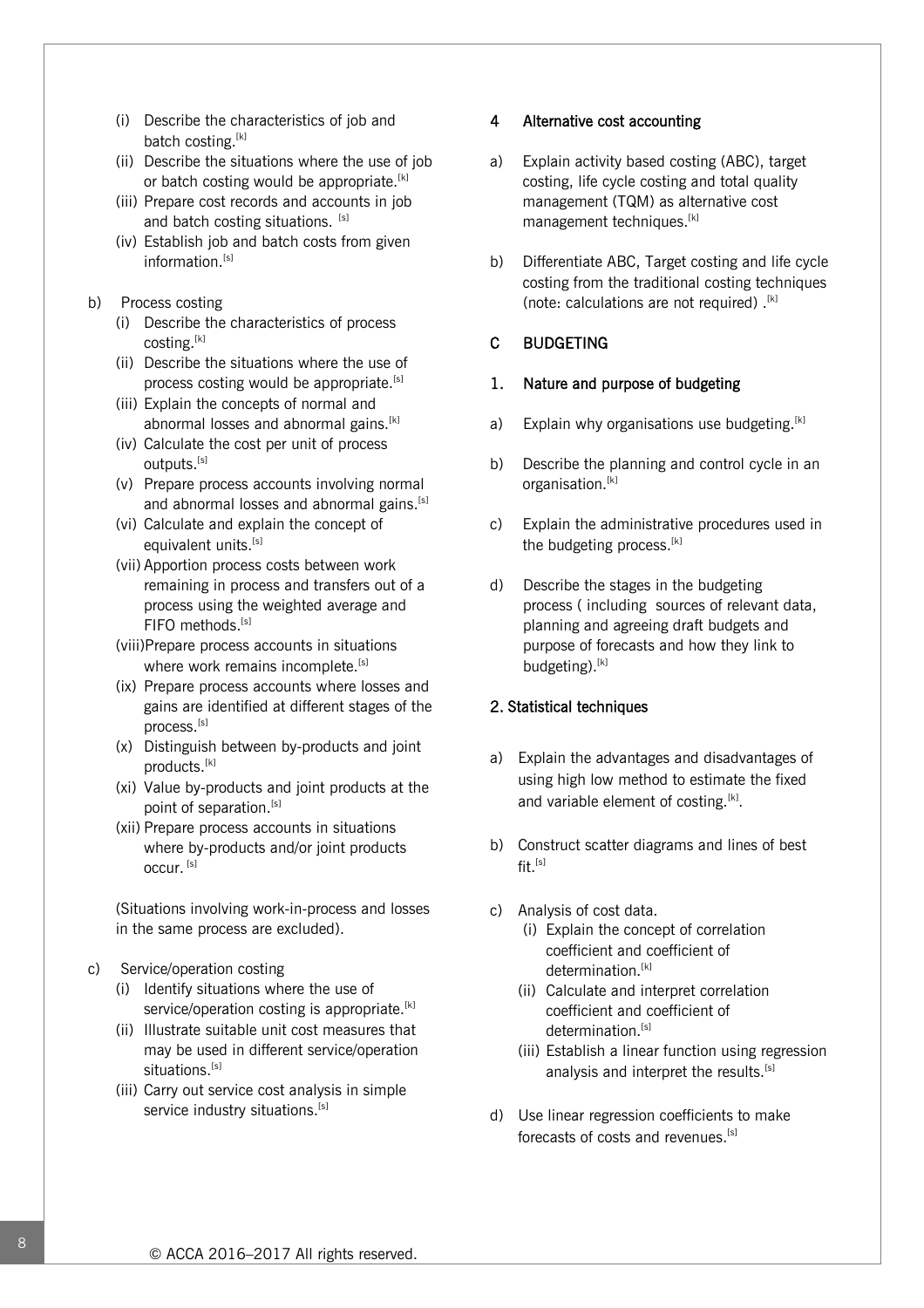- e) Adjust historical and forecast data for price movements.<sup>[s]</sup>
- f) Explain the advantages and disadvantages of linear regression analysis.<sup>[k]</sup>
- g) Describe the product life cycle and explain its importance in forecasting.<sup>[k]</sup>
- h) Explain the principles of time series analysis (cyclical, trend, seasonal variation and random elements).<sup>[k]</sup>
- i) Calculate moving averages.<sup>[s]</sup>
- j) calculation of trend, including the use of regression coefficients .<sup>[s]</sup>
- k) Use trend and seasonal variation (additive and multiplicative) to make budget forecasts.<sup>[s]</sup>
- l) Explain the advantages and disadvantages of time series analysis<sup>[k]</sup>
- m) Explain the purpose of index numbers  $[k]$
- n) Calculate simple index numbers for one or more variables.<sup>[s]</sup>
- o) Explain the role and features of a computer spreadsheet system.<sup>[k]</sup>
- p) Identify applications for computer spreadsheets and their use in cost and management accounting.<sup>[s]</sup>
- 3. Budget preparation
- a) Explain the importance of principal budget factor in constructing the budget'. $[k]$
- b) Prepare sales budgets<sup>[s]</sup>
- c) Prepare functional budgets (production, raw materials usage and purchases, labour, variable and fixed overheads) [s]
- d) Prepare cash budgets $^{[s]}$
- e) Prepare master budgets (statement of profit or loss and statement of financial position) [s]
- f) Explain and illustrate 'what if' analysis and scenario planning [s]

# 4. Flexible budgets

- a) Explain the importance of flexible budgets in control<sup>[k]</sup>
- b) Explain the disadvantages of fixed budgets in control<sup>[k]</sup>
- c) Identify situations where fixed or flexible budgetary control would be appropriate<sup>[s]</sup>
- d) Flex a budget to a given level of volume<sup>[s]</sup>

### 5. Capital budgeting and discounted cash flows

- a) Discuss the importance of capital investment planning and control<sup>[k]</sup>
- b) Define and distinguish between capital and revenue expenditure<sup>[k]</sup>
- c) Outline the issues to consider and the steps involved in the preparation of a capital expenditure budget<sup>[k]</sup>
- d) Explain and illustrate the difference between simple and compound interest, and between nominal and effective interest rates<sup>[s]</sup>
- e) Explain and illustrate compounding and  $discounting<sup>[s]</sup>$
- f) Explain the distinction between cash flow and profit and the relevance of cash flow to capital investment appraisal $[k]$
- g) Identify and evaluate relevant cash flows for individual investment decisions.<sup>[s]</sup>
- h) Explain and illustrate the net present value (NPV) and internal rate of return (IRR) methods of discounted cash flow<sup>[s]</sup>
- i) Calculate present value using annuity and perpetuity formulae<sup>[s]</sup>
- j) Calculate NPV, IRR and payback (discounted and non-discounted)<sup>[s]</sup>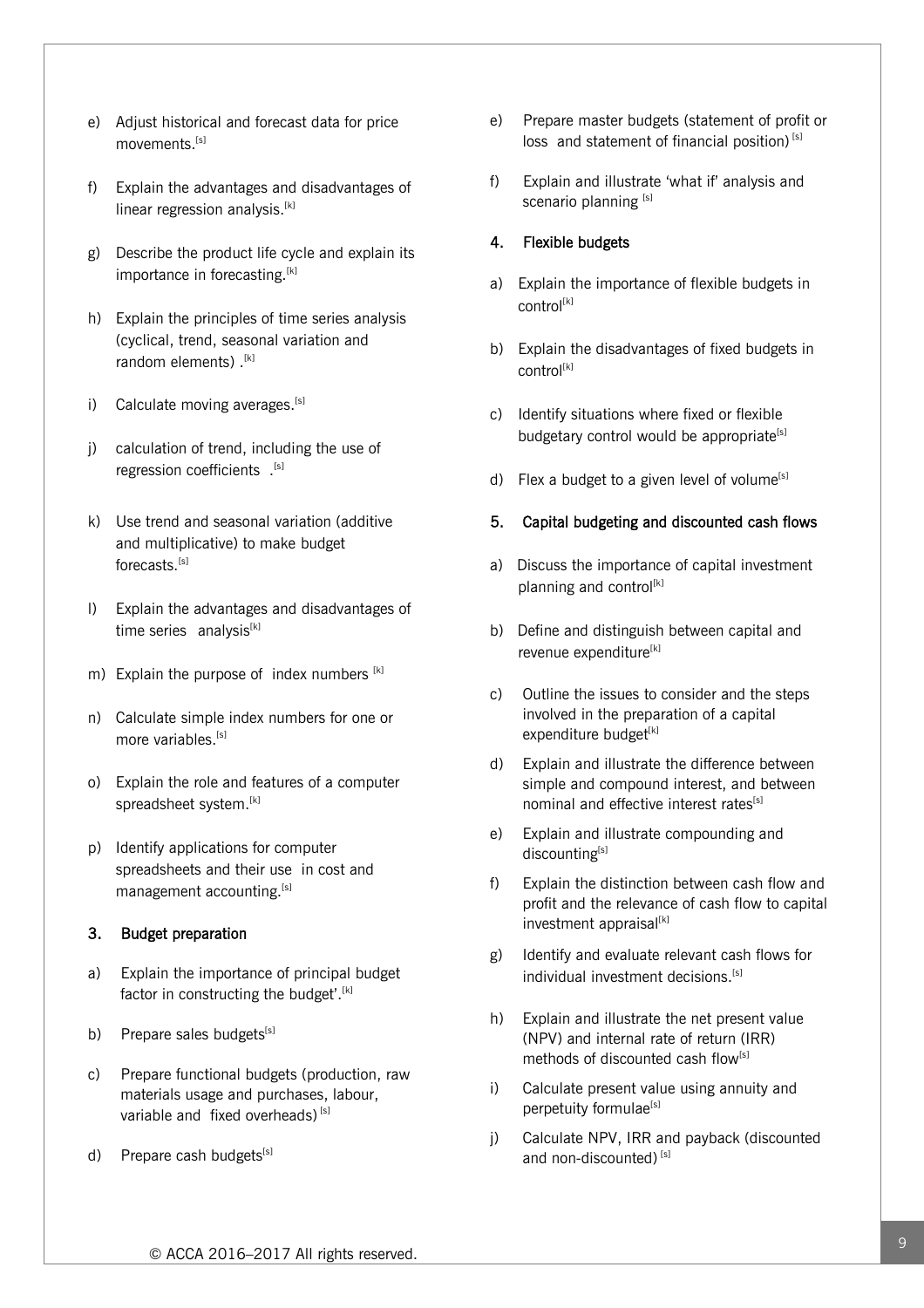k) Interpret the results of NPV, IRR and payback calculations of investment viability $[<sup>[s]</sup>]$ 

### 6. Budgetary control and reporting

- a) Calculate simple variances between flexed budget, fixed budget and actual sales, costs and profits<sup>[s]</sup>
- b) Discuss the relative significance of variances<sup>[k]</sup>
- c) Explain potential action to eliminate variances<sup>[k]</sup>
- d) Define the concept of responsibility accounting and its significance in control<sup>[k]</sup>
- e) Explain the concept of controllable and uncontrollable costs<sup>[k]</sup>
- f) Prepare control reports suitable for presentation to management. (to include recommendation of appropriate control action [s]

## 7. Behavioural aspects of budgeting

- a) Explain the importance of motivation in performance management<sup>[k]</sup>
- b) Identify factors in a budgetary planning and control system that influence motivation<sup>[s]</sup>
- c) Explain the impact of targets upon motivation<sup>[k]</sup>
- d) Discuss managerial incentive schemes<sup>[k]</sup>
- e) Discuss the advantages and disadvantages of a participative approach to budgeting<sup>[k]</sup>
- f) Explain top down, bottom up approaches to budgeting[k]

# D STANDARD COSTING

### 1. Standard costing systems

- a) Explain the purpose and principles of standard costing. [k]
- b) Explain and illustrate the difference between standard, marginal and absorption costing<sup>[k]</sup>

c) Establish the standard cost per unit under absorption and marginal costing<sup>[s]</sup>

### 2 Variance calculations and analysis

- a) Calculate sales price and volume variance.<sup>[s]</sup>
- b) Calculate materials total, price and usage variance.<sup>[s]</sup>
- c) Calculate labour total, rate and efficiency variance.<sup>[s]</sup>
- d) Calculate variable overhead total, expenditure and efficiency variance<sup>[s]</sup>
- e) Calculate fixed overhead total, expenditure and, where appropriate, volume, capacity and efficiency variance.<sup>[s]</sup>
- f) Interpret the variances.  $[s]$
- g) Explain factors to consider before investigating variances, explain possible causes of the variances and recommend control action.<sup>[s]</sup>
- h) Explain the interrelationships between the variances . [k]
- i) Calculate actual or standard figures where the variances are given. [k]

### 3 Reconciliation of budgeted and actual profit

- a) Reconcile budgeted profit with actual profit under standard absorption costing.<sup>[s]</sup>
- b) Reconcile budgeted profit or contribution with actual profit or contribution under standard marginal costing.<sup>[s]</sup>

# E PERFORMANCE MEASUREMENT

#### 1. Performance measurement overview

- a) Discuss the purpose of mission statements and their role in performance  $measurable$
- b) Discuss the purpose of strategic and operational and tactical objectives and their role in performance measurement<sup>[k]</sup>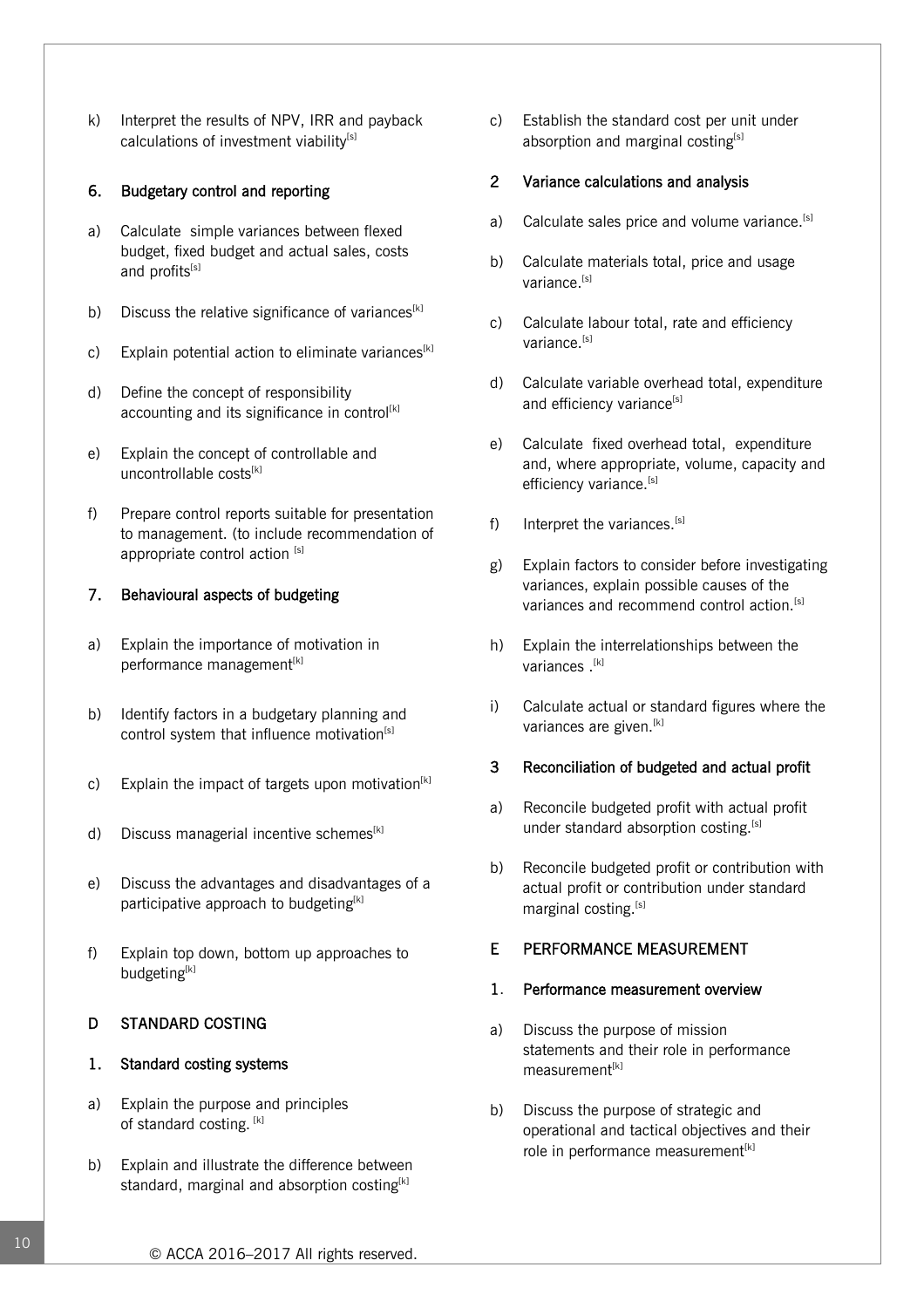- c) Discuss the impact of economic and market conditions on performance measurement<sup>[k]</sup>
- d) Explain the impact of government regulation on performance measurement<sup>[k]</sup>

#### 2 Performance measurement - application

a) Discuss and calculate measures of financial performance (profitability, liquidity, activity and gearing) and non financial measures<sup>[s]</sup>

#### b) Perspectives of the balanced scorecard

- (i) discuss the advantages and limitations of the balanced scorecard<sup>[k]</sup>
- (ii) describe performance indicators for financial success, customer satisfaction, process efficiency and growth<sup>[k]</sup>
- (iii)discuss critical success factors and key performance indicators and their link to objectives and mission statements<sup>[k]</sup>
- (iv)establish critical success factors and key performance indicators in a specific situation<sup>[s]</sup>
- c) Economy, efficiency and effectiveness
	- (i) explain the concepts of economy, efficiency and effectiveness[k]
	- (ii) describe performance indicators for economy, efficiency and effectiveness<sup>[k]</sup>
	- (iii)establish performance indicators for economy, efficiency and effectiveness in a specific situation<sup>[s]</sup>
	- (iv)discuss the meaning of each of the efficiency, capacity and activity ratios<sup>[k]</sup>
	- (v) calculate the efficiency, capacity and activity ratios in a specific situation<sup>[s]</sup>
- d) Unit costs
	- (i) describe performance measures which would be suitable in contract and process costing environments $[k]$
- e) Resource utilisation
	- (i) describe measures of performance utilisation in service and manufacturing environments<sup>[k]</sup>
	- (ii) establish measures of resource utilisation in a specific situation<sup>[s]</sup>
- f) Profitability
	- (i) calculate return on investment and residual income<sup>[s]</sup>
- (ii) explain the advantages and limitations of return on investment and residual income<sup>[k]</sup>
- g) Quality of service
	- (i) distinguish performance measurement issues in service and manufacturing industries[k]
	- (ii) describe performance measures appropriate for service industries $[k]$

## 3. Cost reductions and value enhancement

- a) Compare cost control and cost reduction<sup>[k]</sup>
- b) Describe and evaluate cost reduction methods<sup>[s]</sup>
- c) Describe and evaluate value analysis $[<sup>[s]</sup>]$

## 4 Monitoring performance and reporting

- a) Discuss the importance of non-financial performance measures<sup>[k]</sup>
- b) Discuss the relationship between short-term and long-term performance<sup>[k]</sup>
- c) Discuss the measurement of performance in service industry situations<sup>[k]</sup>
- d) Discuss the measurement of performance in non-profit seeking and public sector organisations<sup>[k]</sup>
- e) Discuss measures that may be used to assess managerial performance and the practical problems involved<sup>[k]</sup>
- f) Discuss the role of benchmarking in performance measurement<sup>[k]</sup>
- g) Produce reports highlighting key areas for management attention and recommendations for improvement<sup>[s]</sup>